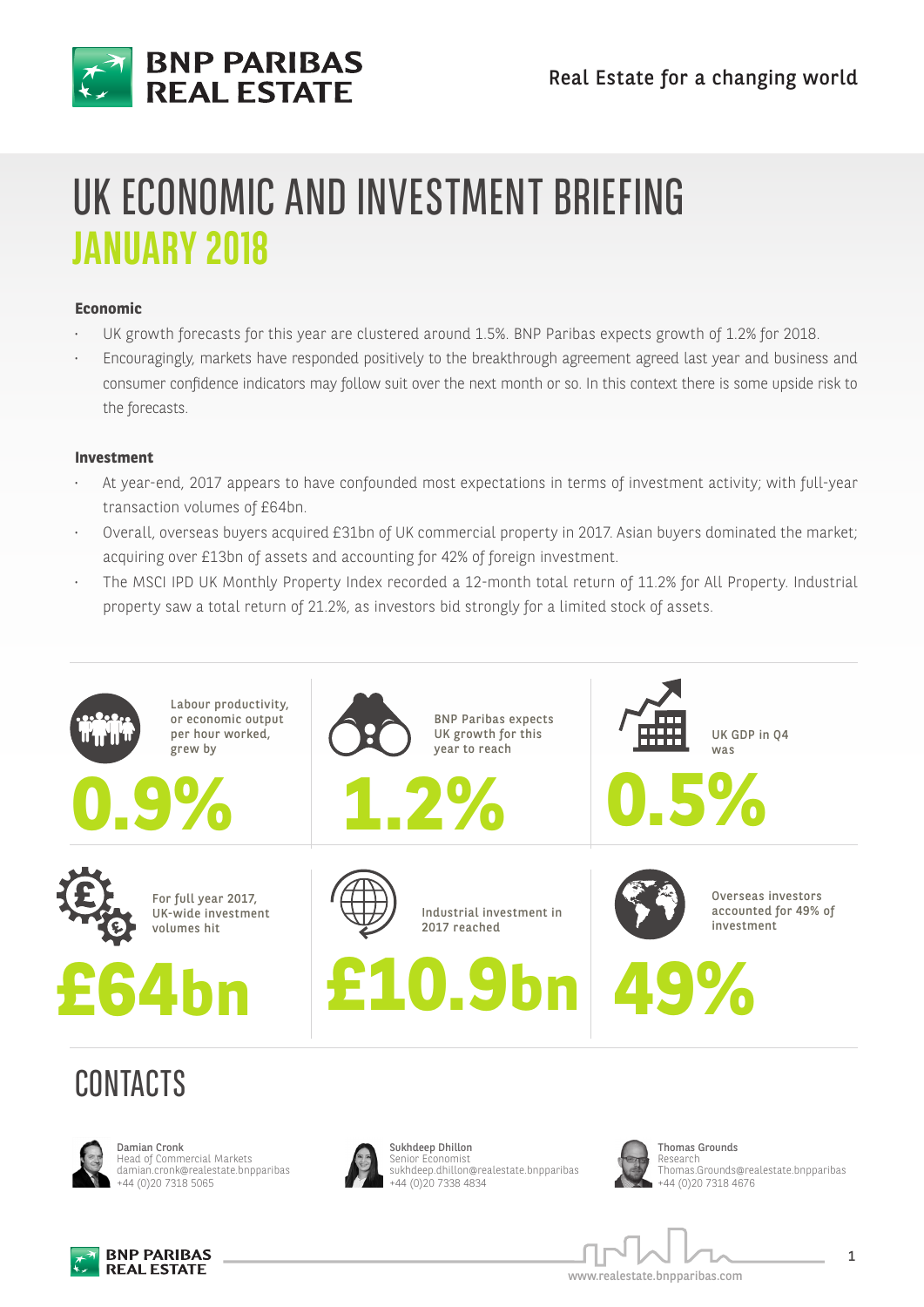# UK ECONOMIC UPDATE

#### *Looking back at 2017*

Last year was dominated by Brexit negotiations, with a breakthrough agreement being made on 8 December.

The second phase will now focus on the transition deal and the bare bones of a future trade relationship, with the hope of having a draft deal by October 2018.

### **''The second phase will now focus on the transition deal, with the hope of having a draft deal by October 2018."**

#### *Brexit negotiations weighed on growth*

GDP grew by 0.5% in the fourth quarter of 2017 compared to 0.4% in the previous quarter. Services, once again, accounted for the majority of growth, increasing by 0.6%. The estimate puts growth for the whole of 2017 at 1.8%.

#### *Moving ahead in 2018*

UK growth forecasts for this year are clustered around 1.5%. BNP Paribas expects growth of around 1.2% year-on-year.

**have responded positively to the breakthrough agreed last year and business and consumer confidence indicators may follow suit over the next month or so."**

The UK economy will continue to be effected by the uncertainty over the outcome of the Brexit negotiations. However, it is worth noting that the annual average masks the shorter-term growth dynamics. Quarterly growth is likely to be on an upward trajectory throughout the year as it reflects the easing of the headwinds facing the consumer with inflation slowing and wages accelerating.

The recent progress on the Brexit negotiations should provide some comfort to businesses as concerns of a 'cliff edge' Brexit have reduced somewhat. However, "nothing is agreed until everything is agreed" so businesses looking for clarity earlier in the year could be waiting until later this year for any concrete details.

Encouragingly, markets have responded positively to the breakthrough agreed last year and business and consumer confidence indicators may follow suit over the next month or so. In this context there is some upside risk to the forecasts.

The Bank of England (BoE) is not expected

to deliver another rate hike until Q4 2018 given the weakness in activity.

The Bank, like the Office for Budget Responsibility, is worried about weak productivity, and hence supply in the economy. It estimates that the new 'speed limit' (an economy's potential or trend rate of growth which depends on the supply of workers and their productivity) for UK growth is 1.5% – exactly where it is now. So, demand does not have to pick up for the BoE to consider it appropriate to tighten further.

Latest figures show UK productivity increasing at its fastest rate in more than six years. Labour productivity grew by 0.9% in the three months to September 2017. This was largely due to a number of factors: stronger growth in factory output, weaker jobs growth, a falling number of people entering the workforce and fewer hours worked. When fewer people work fewer hours but economic output holds steady, efficiency levels naturally rise.

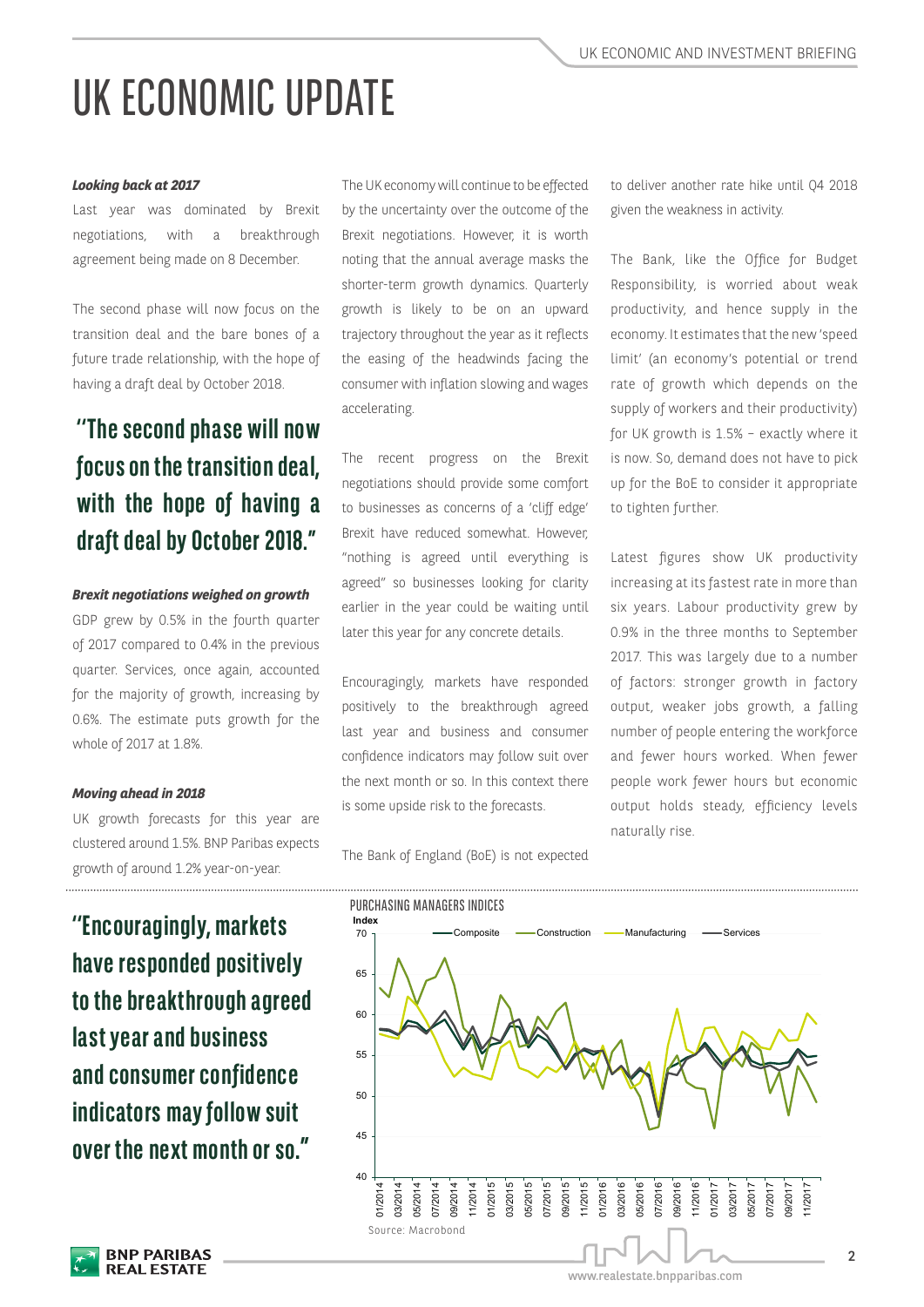# UK ECONOMIC UPDATE

Despite the third quarter increase being the largest seen since the second quarter of 2011 it is still well below the pre-financial crisis trend rate for the UK of about 2% a year. Productivity in the third quarter was 16.6% below its predownturn trend.

Sluggish productivity growth was one of the main reasons for the sharp downgrade in economic growth unveiled by the Chancellor during the Autumn Budget. Previous economic downturns have typically seen productivity fall, before bouncing back relatively quickly to the trend rate of growth. This has certainly not been the case in the years following the 2008 financial crisis, amid rising employment.

With UK productivity being low and inflation risks mainly attributed to the fall in Sterling it is hard to expect bond yields to increase because of the higher inflation risk premia.

## **''With UK productivity being low and inflation risks mainly attributed to the fall in Sterling it is hard to expect bond yields to increase because of the higher inflation risk premia."**

Major government bond yields hit multi-month highs recently as investors reevaluated the likelihood of QE by the world's major central banks. Speculation that the Bank of Japan (BOJ) could start to withdraw its stimulus this year put upward pressure on bond yields across the board. With the focus largely on the Federal Reserve and the ECB, not many paid attention to the BOJ assuming the BOJ would maintain its bond-buying. The change in the BOJ stance caused a reevaluation of risk in bond markets.

While yields have begun to rise in the US and Germany, the UK is clearly lagging. Gilt yields remain near historic lows as the political and economic outlook continues to weigh against the Bank of England's desire to continue raising interest rates.

**BNP PARIBAS REAL ESTATE** 



GOVERNMENT BENCHMARK 10 YR BOND YIELDS (End of Period)



Source: Macrobond



#### UK GDP FORECASTS